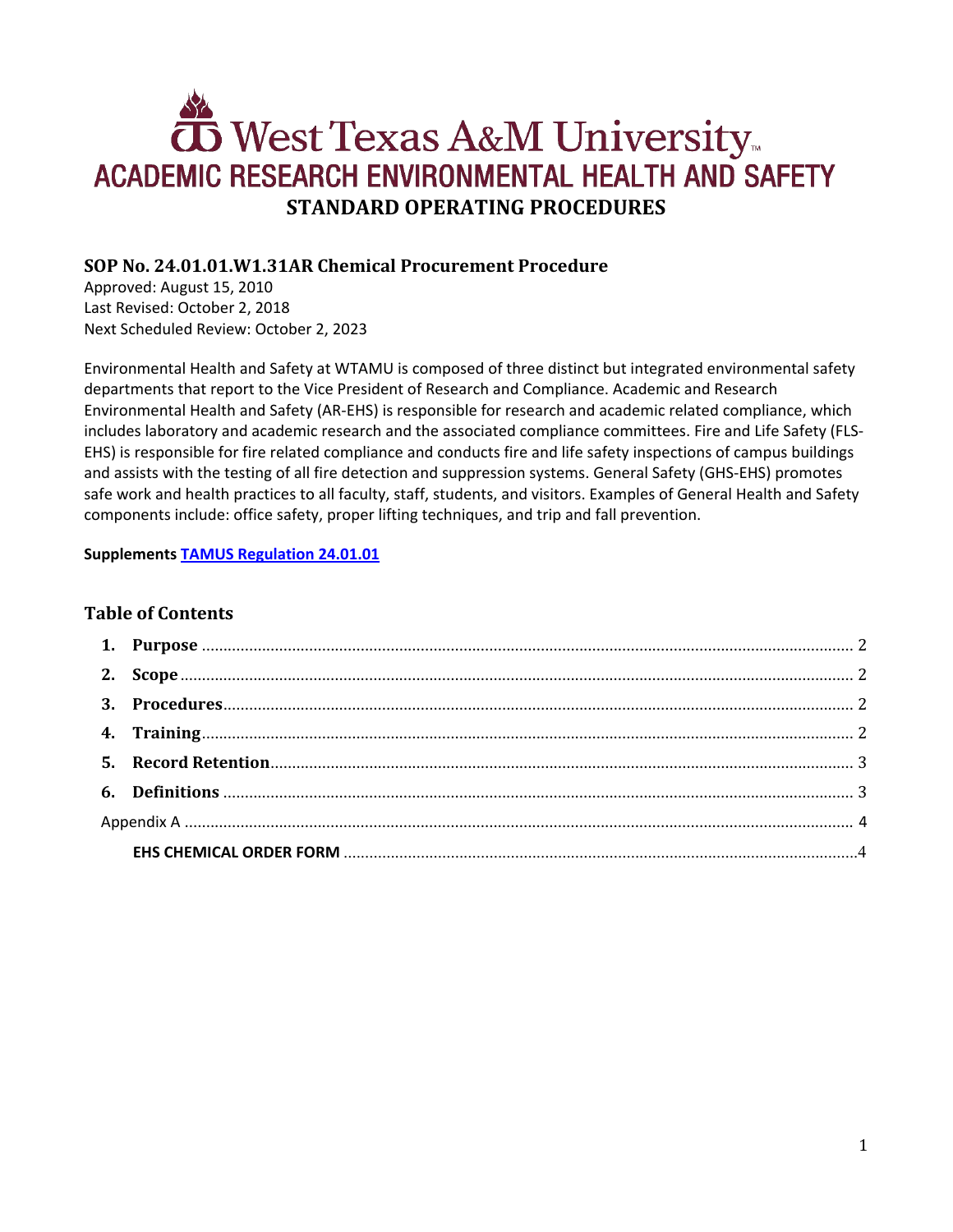## <span id="page-1-0"></span>**1. Purpose**

The EHS chemical procurement process has been developed by West Texas A&M University as a service to researchers and instructors and to ensure the safe and reliable management of chemicals within the University. In managing chemicals, EHS advocates a risk management approach to minimize the risks to staff, students, contractors and visitors in relation to the purchase of chemical materials associated within the range of research and teaching.

### <span id="page-1-1"></span>**2. Scope**

This procedure applies to all departments of West Texas A&M University (WTAMU) that use hazardous chemicals, select agents, controlled substances, recombinant DNA, and/or toxins.

## <span id="page-1-2"></span>**3. Procedures**

All chemical materials associated within the range of research and teaching must be purchased by Environmental Health and Safety (EHS). Please utilize the EHS chemical order form (see Appendix A or [web](http://www.wtamu.edu/environmental_safety/chemical-ordering-form.aspx)  [submission form\)](http://www.wtamu.edu/environmental_safety/chemical-ordering-form.aspx) to identify the items to be purchased.

EHS understands research and teaching needs and will facilitate all purchase orders in a timely manner; however, if possible, allow at least two weeks to process orders. In emergency cases, EHS will provide expedited service.

By centralizing chemical purchasing, WTAMU can conduct risk assessment and implement chemical handling protocols; obtain Safety Data Sheets (SDS) formally known as Material Safety Data Sheets (MSDS) for each chemical ordered; log the chemical into a chemical inventory; determine and provide official calendar support for needed regulatory inspections, registration, or authorization (e.g., scheduled requirements for carcinogens, drugs, or poisons); and provide support for proper labeling. EHS will work with TAMU System and WTAMU Purchasing procedures and policies.

Please review Standard Operating Procedure 24.01.99.W1.46AR WTAMU Controlled Substances Procedure for the process of purchasing these items.

## <span id="page-1-3"></span>**4. Training**

West Texas A&M University Environmental Health and Safety will follow the Texas A&M University System Polic[y 33.05.02 Required Employee Training.](http://policies.tamus.edu/33-05-02.pdf) Staff and faculty whose required training is delinquent more than 90 days will have their access to the Internet terminated until all trainings are completed. Only Blackboard and Single Sign-on will be accessible. Internet access will be restored once training has been completed. Student workers whose required training is delinquent more than 90 days will need to be terminated by their manager through Student Employment.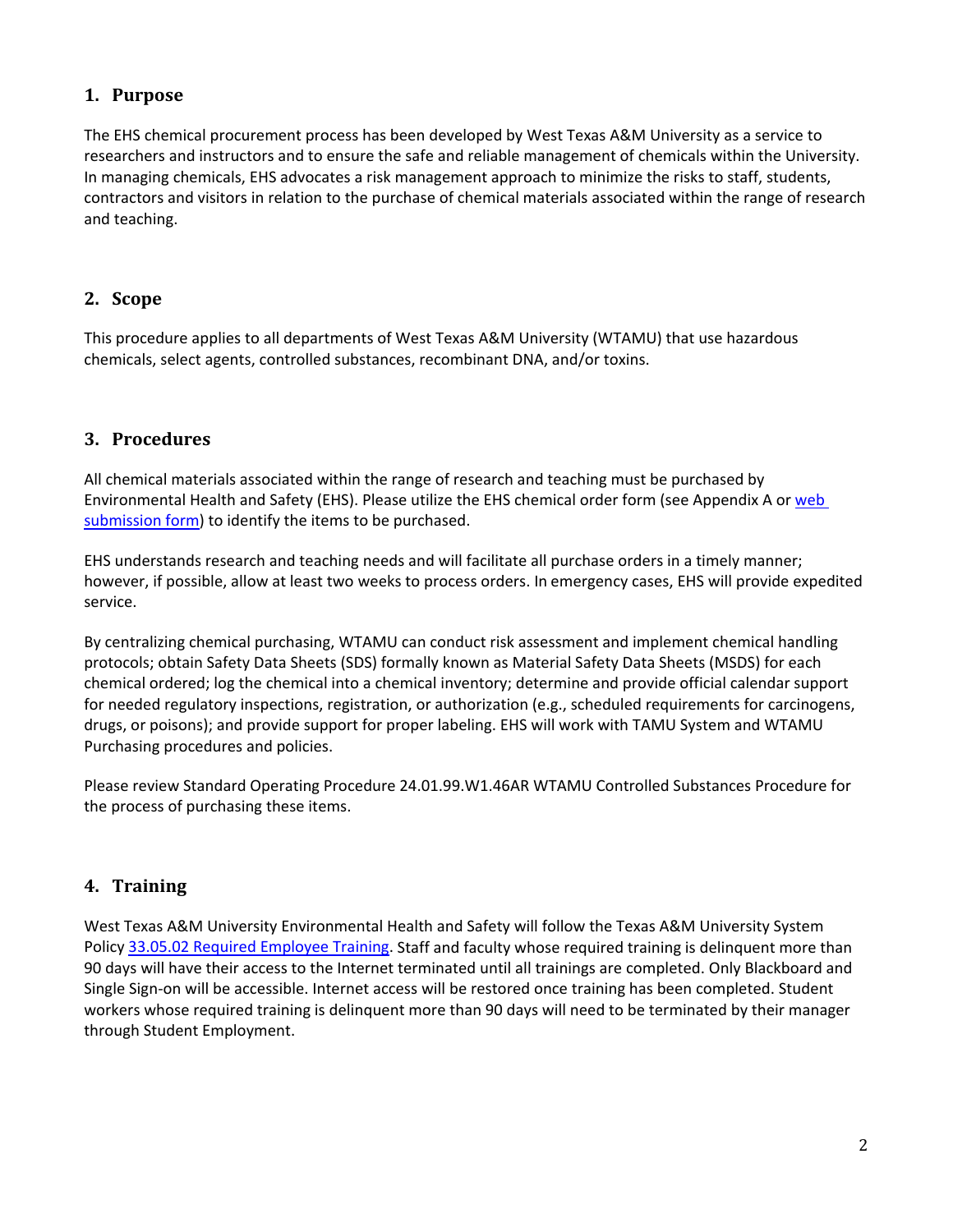## <span id="page-2-0"></span>**5. Record Retention**

No official state records may be destroyed without permission from the [Texas](http://www.statutes.legis.state.tx.us/?link=GV) State Library as outlined in Texas [Government Code, Section 441.187](http://www.statutes.legis.state.tx.us/?link=GV) an[d 13 Texas Administrative Code, Title 13,](http://txrules.elaws.us/rule/title13_chapter6_sec.6.7) Part 1, Chapter 6, Subchapter A, [Rule 6.7.](http://txrules.elaws.us/rule/title13_chapter6_sec.6.7) The Texas State Library certifies Agency retention schedules as a means of granting permission to destroy official state records.

West Texas A&M University Records Retention Schedule is certified by the Texas State Library and Archives Commission. West Texas A&M University Environmental Health and Safety will follow [Texas A&M](https://www.wtamu.edu/webres/File/Risk%20Management/System-Records-Retention-Schedule.pdf) University [Records Retention Schedule](https://www.wtamu.edu/webres/File/Risk%20Management/System-Records-Retention-Schedule.pdf) as stated in the Standard Operating Procedure [61.99.01.W0.01 Records](http://www.wtamu.edu/webres/File/Risk%20Management/61.99.01.W0.01_PROCEDURE_Records%20Management_FINAL%20SIGNED.pdf)  [Management.](http://www.wtamu.edu/webres/File/Risk%20Management/61.99.01.W0.01_PROCEDURE_Records%20Management_FINAL%20SIGNED.pdf) All official state records (paper, microform, electronic, or any other media) must be retained for the minimum period designated.

#### <span id="page-2-1"></span>**6. Definitions**

*Carcinogen:* Any substance or agent that produces or incites cancer.

*Hazardous Chemical:* Any chemical that is a physical or health hazard.

**NOTE:** *Exceptions to the EHS Chemical Procurement Process must be jointly approved by EHS administration and the Dean of the Academic College associated with the request. Written documentation will be filed with the EHS office.*

**Contact Office** WTAMU Environmental Health and Safety (806) 651-2270